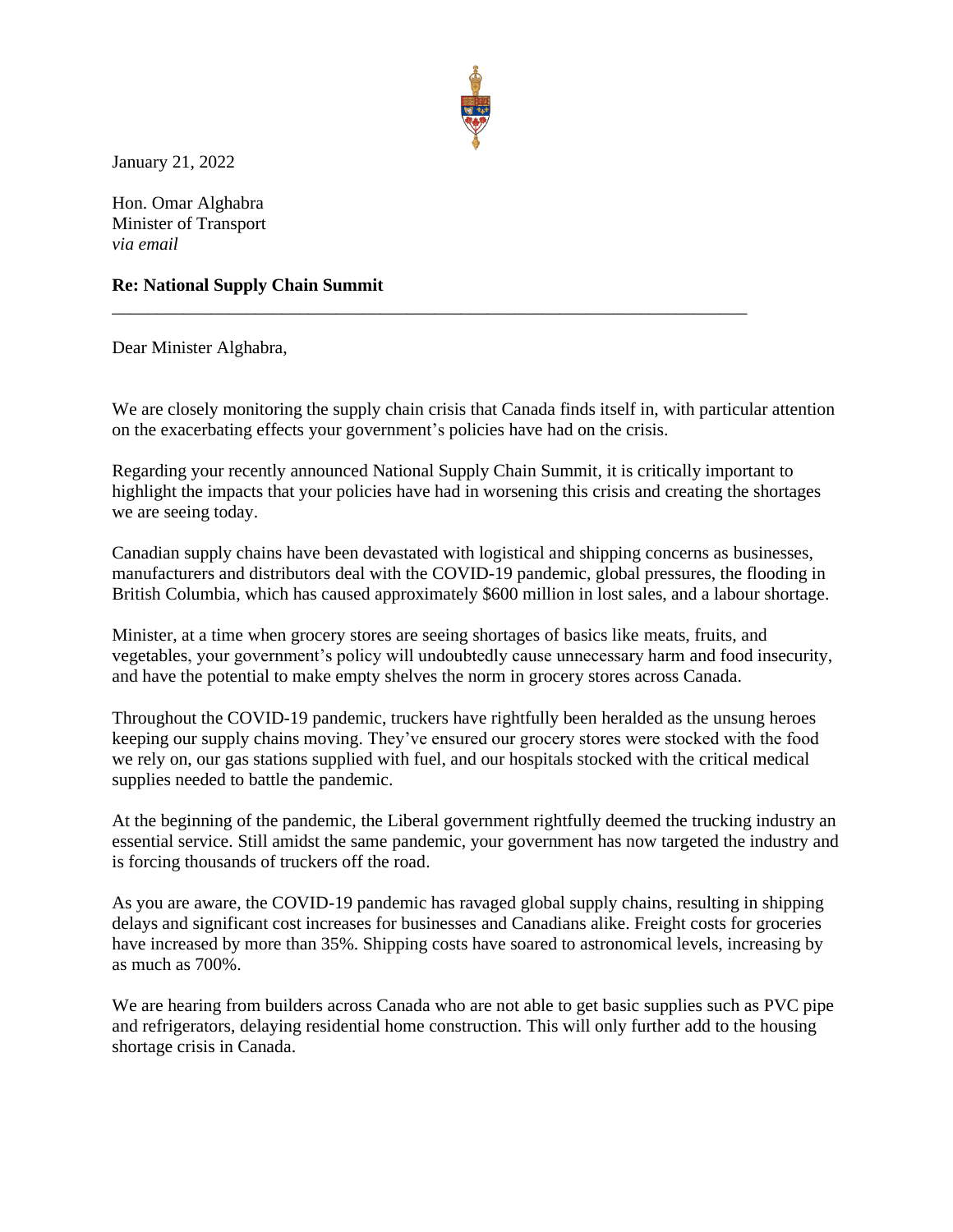Similarly, farmers and producers have had shipments delayed or cancelled, including shipments of feed for livestock. These delays will threaten animal welfare and have the potential to lead to further shortages on shelves at grocery stores across our country.

We also know that small businesses in every sector are the hardest hit by these supply chain issues. The Canadian Federation of Independent Business reported small businesses have taken on an average of \$170,000 in new debt during the pandemic. They also do not have the resources to absorb exceptionally high shipping costs, nor do they have the needed products and supplies to generate much needed sales.

As Canadians deal with the risings costs as a result of rising input costs, we continue to urge you to work with the private sector and the Biden Administration to increase the resiliency of the Canadian supply chain. There is an opportunity for Canada to partner with the United States to establish resiliency in the North American supply chain that advances the economic and national security objectives of both countries. This is particularly the case with critical medicines, rare earth minerals, battery production, and semiconductor shortages. We stand ready to make this a bipartisan effort.

The flooding in British Columbia and infrastructure damage to rail lines and roads temporarily cut the province off from the country for a period. While the rebuilding efforts are well underway, the effects of the damage continue to limit our shipping capabilities in the Port of Vancouver and have created a significant backlog of shipping containers and has resulted in the loss of approximately \$600 million in sales, including \$105 million in agricultural supplies, and \$85 million in lumber and mill-working. It is critical that your government works tirelessly, in collaboration with the BC government, to get the Port of Vancouver back to full capacity. The delayed sales, shipments, reduced access to raw materials, and increased costs for shipping have all had devastating effects on Canadian businesses and consumers alike.

As you know, the trucking industry moves, by value, close to 70% of the \$648 billion in Canada-US trade, with about 120,000 of the 160,000 truck drivers this trade relies on being Canadian. Earlier this month a study was released, which your government funded in part, showing that the industry was facing a shortage of 23,000 drivers. In the wake of your government's decision to take truckers off the road, the Canadian Transportation Association estimated that upwards of 20% of Canadian drivers, and upwards of 40% of US drivers would not be prepared to meet the vaccine mandate requirement.

Minister –your Liberal government's out of control spending and ill-conceived policies are resulting in higher inflation and a rising cost of living, making life unaffordable for Canadians. Canadians can no longer afford a home, groceries, or to gas up their car and the labour shortages the shipping industry is facing will make matters worse. The impacts of this labour shortage are a direct result of poor Liberal decisions, which will lead to empty shelves and higher costs to Canadians. This is simply unacceptable.

We are eager to see progress on these issues and urge you to act immediately to ease the pressures our supply chains are facing. Canadians cannot afford more policies that exacerbate these shortages and put further strain on our supply chains.